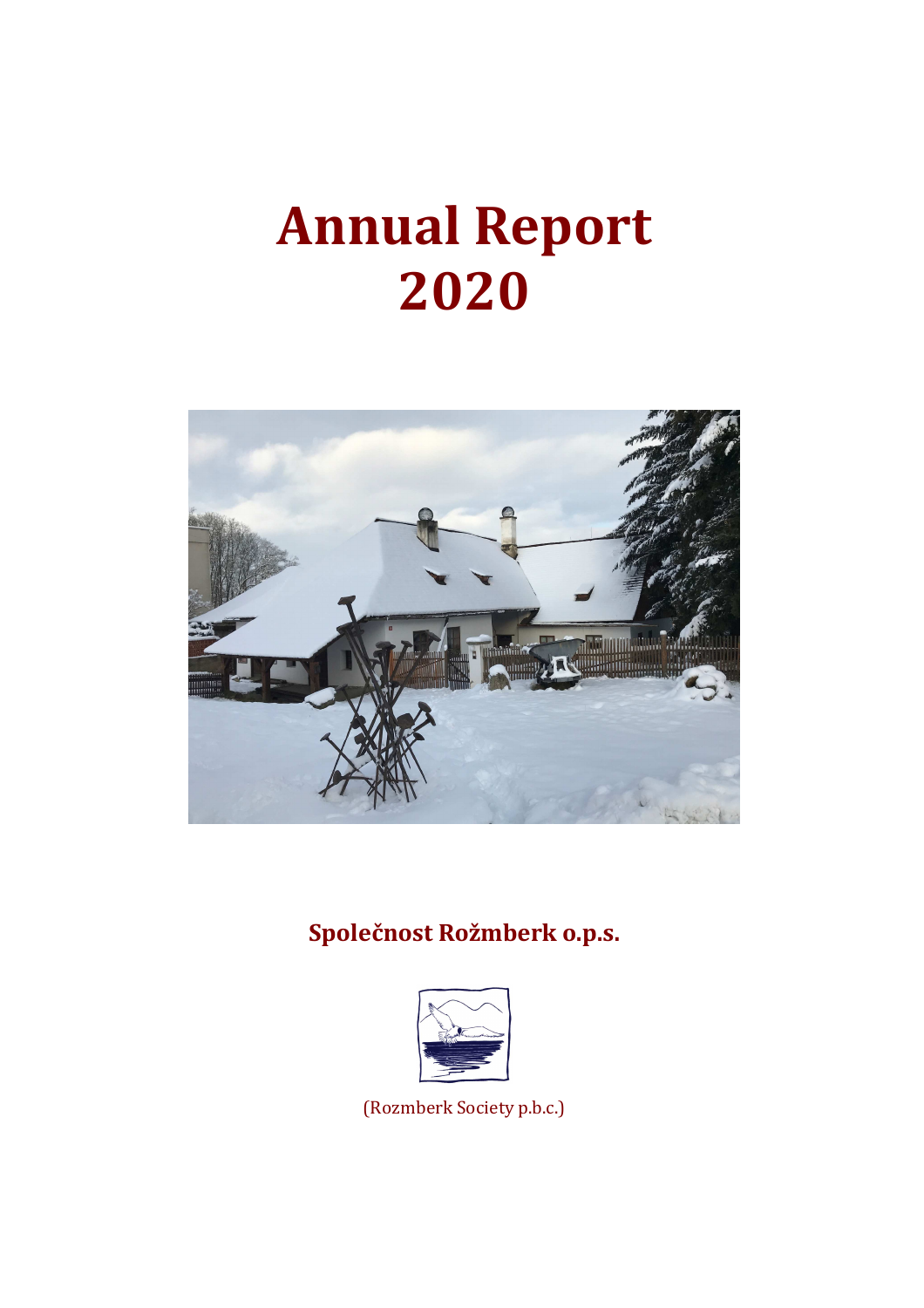#### **Summary<sup>1</sup>**

With the outbreak of the COVID-19 Pandemic, all plans and expectations for the year 2020 were cancelled or put on hold.

We were lucky that thanks to a quick lock-down, our region in South Bohemia had relative low numbers of sick and deceased for most of the year.

However, both by following the law and out of precaution, we had to cancel all our traditional annual events. In addition, all pre-arranged or ad-hoc school excursions and visits from private groups to our visitor centres were stopped.

In the end, our visitor centres were open only from mid-June to end of August. This helped us to some extend limit the financial losses due to the pandemic.

#### **I. Introduction**

The Rozmberk Society (hereafter the Society) was established in 1998 as a public benefit corporation. Its mission is natural and cultural heritage preservation combined with regional development. Our main operating area covers most of the Trebon Basin and Novohradska foothills in the eastern part of South Bohemia, Czech Republic.

The Society runs projects and operates two visitor centres for heritage preservation and cultural activities. Since 2001, the Society operates the Peasant and Emigration Museum in the former school in the village of Kojakovice. The museum focuses on village life and emigration to America in the period 1850 – 1918 and on WWI. Since 2004, we also run the historic blacksmith workshop (the Smithy) in Nove Hrady.

The Rozmberk Society has no permanent employees. The Director is by law also the Legal Representative of the Society and this is a long-term unpaid appointment. Employees (mostly 4 – 7 persons per year) are hired within the framework of grants and projects or with support of the regional Labour Office. When possible, the Society hires temporary employees from socially disadvantaged groups to help cover the main visitor period of the year. Volunteers work on the basis of needs and availability.

# **II. Events and ongoing activities**

# **Kojakovice Peasant and Emigration Museum**

The Museum was open only in July and August, and during that period also not permanently due to staff shortage as result of the pandemic. No foreigners visited the museum this year, and the regular visits through the Greenways Travel Club and other foreign partners were cancelled. The museum used to be open upon request outside normal opening dates (especially for school visits or foreign groups), but that was cancelled as well. As expected, with only around regular 550 visitors (adults and children) and no groups, total visitor numbers were far below normal.

#### **Nove Hrady Historic Blacksmith Workshop**

This year, the Smithy was open for visitors only from mid-June to the end of September. About 2 600 visitors (adults, seniors, and children) passed through this limited season, 300 more than last year. This increase is almost certainly due to lifting of the COVID restrictions nationally but still existing or expected restrictions on travel abroad. In this respect, we actually expected-hoped for a more significant increase in visitors.

<sup>&</sup>lt;sup>1</sup> Since most of the readers of the report are foreign, especially the funding organizations, the Annual Report is written only in English, as is allowed.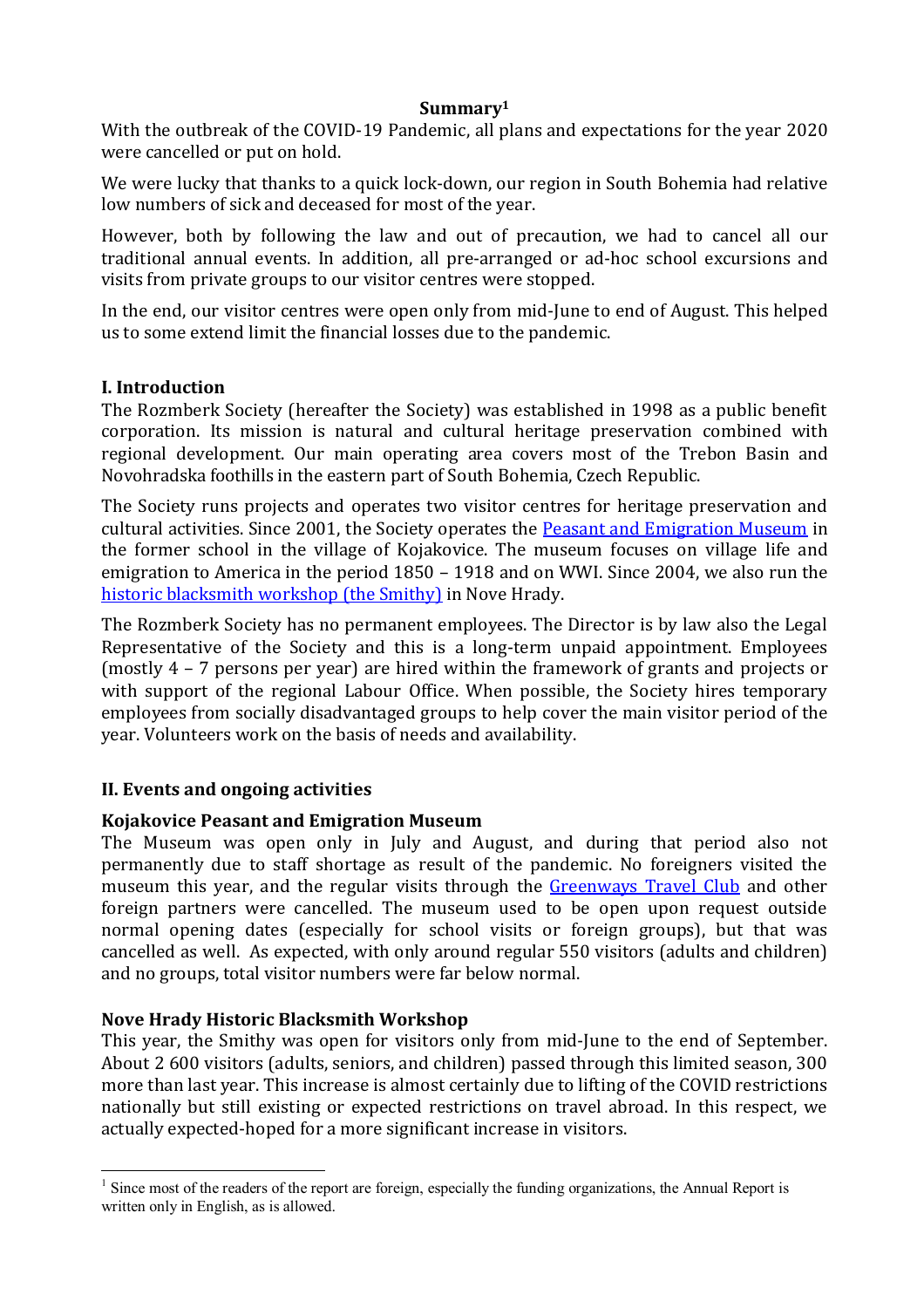Apprentice blacksmiths demonstrated occasionally during the summer season. The apprentices also used the Smithy outside the season for accommodation and training while continuing their blacksmith education with master blacksmith Daniel Cerny.

Special demonstrations events for schools, groups, and disabled people were halted due to the pandemic.

# **Traditional annual events**

The Smithy traditionally hosts three one-day cultural events: Easter, Potato-day, and Devil's Forging. Due to the COVID-19 pandemic, these actions were cancelled.

Since 2001, the Society helps with the logistics and finances of the week-long summer camp at the Nakolice fish pond for children of the Jílovice primary school and other children from the region. Due to the COVID-19 pandemic, the summer camp was cancelled as well.

# **III. Projects**

# **Danube Transnational Programme project** *NETWORLD*

The NETWORLD project was completed in 2019. However, we continued our research in the fate of soldiers from Kojakovice fallen abroad.

# **Visegrad project "***Let's mix the Quartet of Built and Cultural Heritage, Gastronomy and Handicraft***"**

Since 2019, the Society is participating in the VISEGRAD project on combining local assets to develop nice cultural tourism. Four partners from the Czech Republic, Hungary, Slovakia, and Poland participated in this project, under leadership of the Town of Szarvas, Hungary.

The final meeting took place in June 2020 in Szarvas, Hungary, after restrictions for travel were lifted.

# **ABANA Conference 2020**

Every two years, the **A**rtisan **B**lacksmith **A**ssociation of **N**orth **A**merica (ABANA) organizes a multi-day international blacksmith meeting. The Society has sent blacksmiths under leadership of blacksmith Daniel Cerny to demonstrate at ABANA Conferences already three times. We were invited to attend the Conference again in 2020 and demonstrate there for several days. Participation and accommodation would have been covered by ABANA, and sponsors for the travel were being secured also. Unfortunately, the event was cancelled due to the pandemic.

# **Online Cancer Support Platform**

Experiences with cancer patients in our direct surroundings show that patient information, doctor-patient relations, and support organizations (including online platforms) are subpar here compared with, for example, the Netherlands and the USA. We are investigating the need for and feasibility off establishing an online information platform and discussion forum for cancer patients based upon the Dutch, UK, and US experience. Society Director Robert Dulfer has received a grant to attend the FORCE Hereditary Breast Cancer Conference in Pennsylvania in June 2020 and start discussions on cooperation and support. However, this event has been cancelled as well.

#### **Ecomuseum project ECHOES**

The Society hosted a kick-off partner meeting for the ECHOES partners in Prague in 2019. The outline for a contract of cooperation was agreed upon, waiting final approval by the legal representatives and boards of the partners. Early 2020, it was decided by the main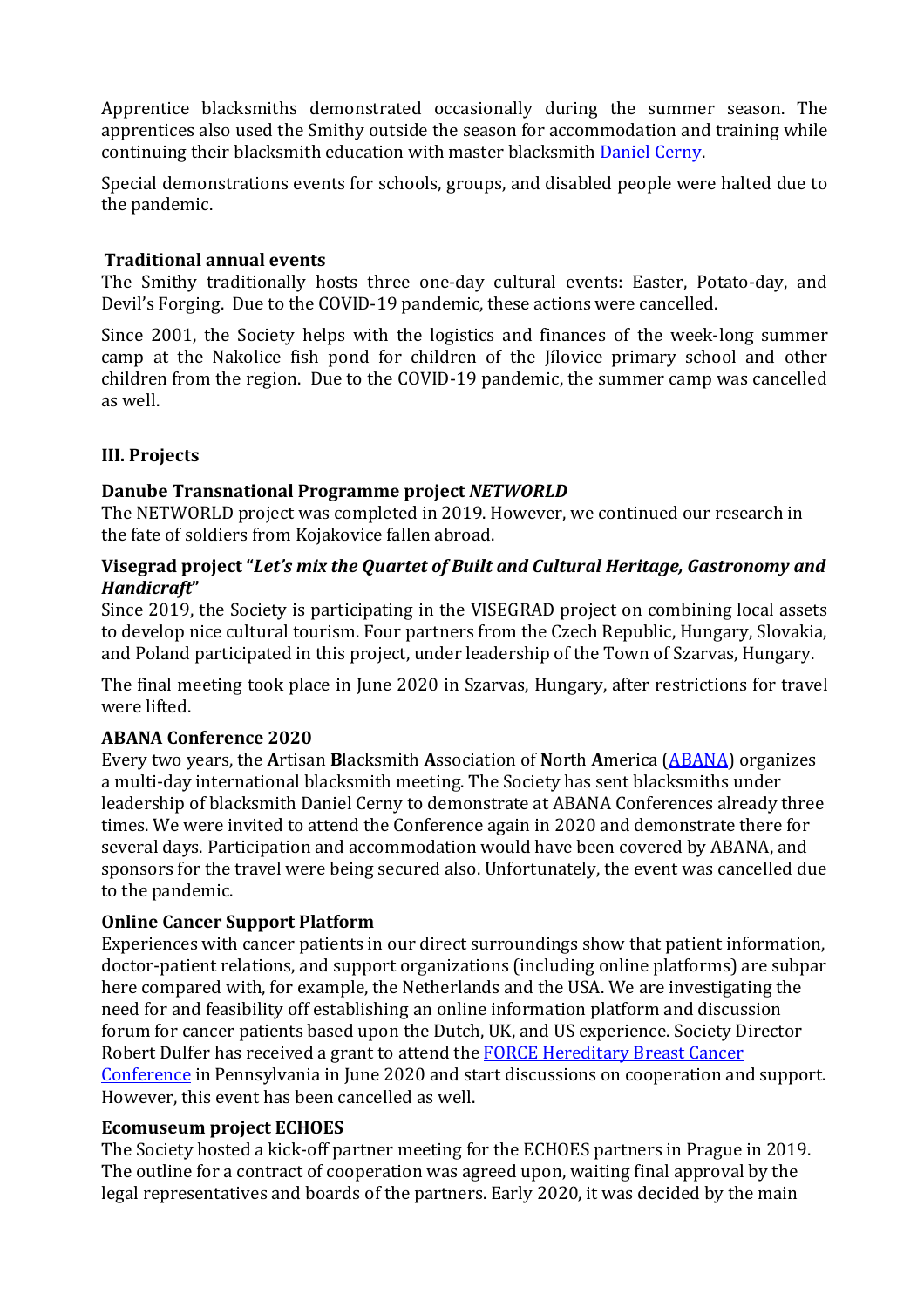leading partners that project partners could only be LAGs. We tried to transfer our commitment to the regional LAG Ruze, but they were weary of foreign project and as such did not want to commit to this project. The Society will stay in contact as a associate partner but without strong financial support will not be able to develop activities at this moment.

# **Project applications**

Unfortunately, we did not have successful applications on international level this year. This is mainly due to the ending of the EU funding rounds for the period 2014-2020. At the end of these programs, funds are running low and number of applications is high, reducing the changes of projects being approved.

# **IV. Other activities – Memberships**

#### **LAG Ruze**

Since the LAG was established, the Society has been a member of the Local Action Group MAS Sdružení Růže. Society co-director Olga Cerna is active in the working group for social activities and is member of the Commission selecting projects for funding.

#### **Newcastles of the World**

The town of Nove Hrady (South Bohemia) is a member of the governing board of the Newcastles of the World Alliance. Society Director Robert Dulfer together with the mayor Vladimir Hokr are the representatives for Nove Hrady on the Board.

The 2020 Newcastles of the World Conference in Switzerland had to be cancelled due to the pandemic.

# **V Human Resources**

In 2020, the Society employed only three people on short-term contracts. The Society received funding from the regional Labour Office covering 75% of wage costs.

# **VI Future plans**

At the time of writing this Annual Report, the Covid-19 pandemic and accompanying restrictions still have a large impact on normal live. Even with vaccination efforts now in full swing, it is not clear how the pandemic will develop further. In addition, the new EU funding period 2021-2027 is still being developed. The earliest calls for proposals are expected at the end of 2021.

As such, our plans for 2021 and further are unclear until the full impact over time of the pandemic is known better and the new rounds of funding become available.

We do plan to apply for an ERASMUS+ project connecting students and experts from different Ecomuseums specialized in crafts. The cooperation with the Heritage Craft Center in Italy has been put on hold as well, awaiting better times.

Most important, in 2021 our Czech Emigration Museum will celebrate its 20<sup>th</sup> year of existence. In addition, during her research on the village history, Society Founder and Vice-Director Olga Cerna found a remark referring to the village of Kojakovice dated 1371. To date, this is the oldest known reference, and as such Kojakovice will celebrate its 650<sup>th</sup> birthday in 2021 as well. We already are in discussion with the Jilovice Municipality when and how to celebrate this.